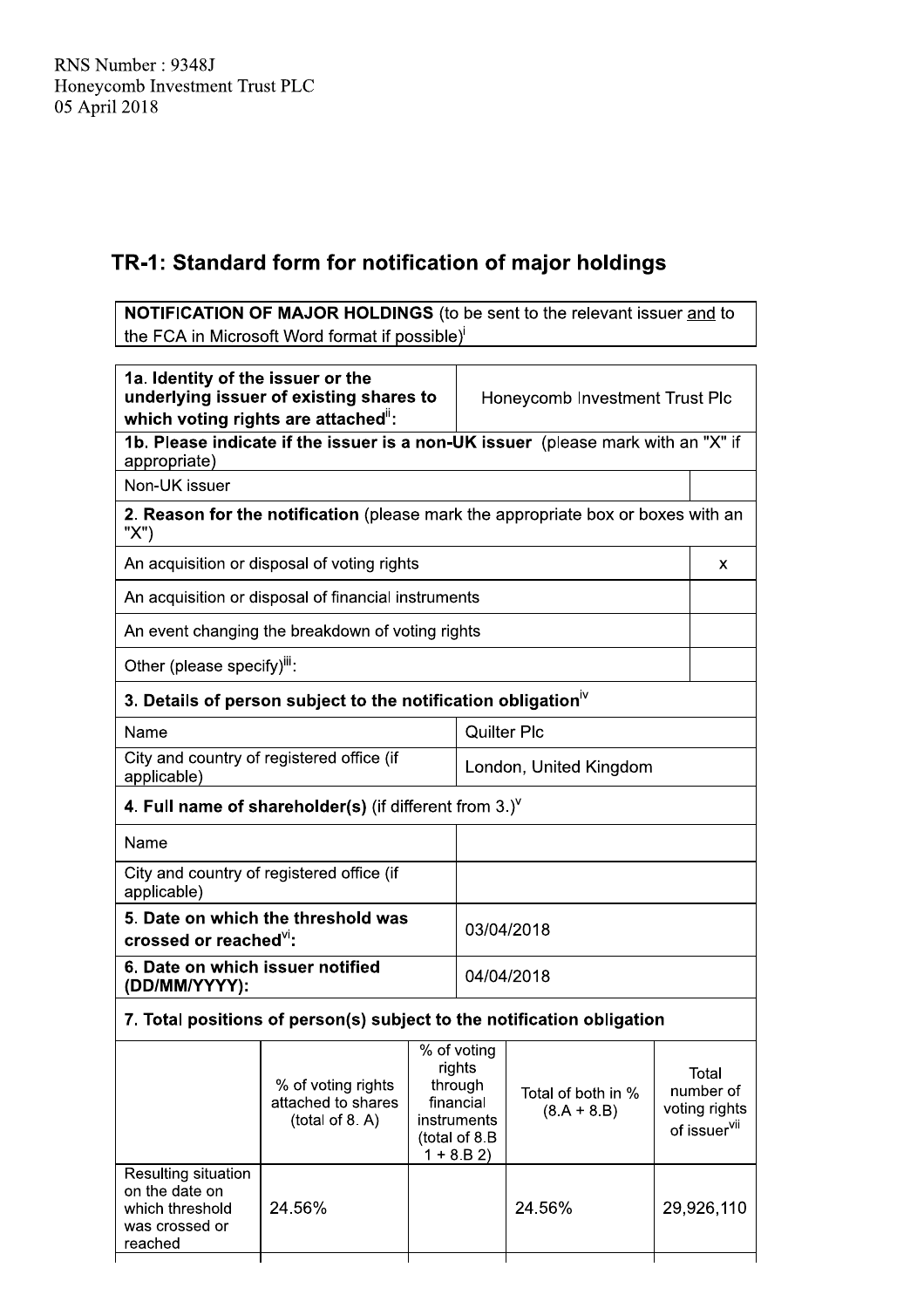| 8. Notified details of the resulting situation on the date on which the threshold<br>was crossed or reached <sup>viii</sup> |                                                                  |                                                                       |                                                               |                                                                   |
|-----------------------------------------------------------------------------------------------------------------------------|------------------------------------------------------------------|-----------------------------------------------------------------------|---------------------------------------------------------------|-------------------------------------------------------------------|
|                                                                                                                             | A: Voting rights attached to shares                              |                                                                       |                                                               |                                                                   |
| Class/type of<br>shares                                                                                                     | Number of voting rights <sup>ix</sup>                            |                                                                       | % of voting rights                                            |                                                                   |
| ISIN code (if<br>possible)                                                                                                  | <b>Direct</b><br>(Art 9 of Directive<br>2004/109/EC)<br>(DTR5.1) | <b>Indirect</b><br>(Art 10 of Directive<br>2004/109/EC)<br>(DTR5.2.1) | <b>Direct</b><br>(Art 9 of Directive<br>2004/109/EC) (DTR5.1) | Indirect<br>(Art 10 of<br>Directive<br>2004/109/EC)<br>(DTR5.2.1) |
| GB00BYZV3G25                                                                                                                |                                                                  | 7,350,064                                                             |                                                               | 24.56%                                                            |
|                                                                                                                             |                                                                  |                                                                       |                                                               |                                                                   |
|                                                                                                                             |                                                                  |                                                                       |                                                               |                                                                   |
| <b>SUBTOTAL 8. A</b>                                                                                                        | 7,350,064                                                        |                                                                       | 24.56%                                                        |                                                                   |

| (DTR5.3.1.1(a))                        |                               |                                                  | B 1: Financial Instruments according to Art. 13(1)(a) of Directive 2004/109/EC                         |                            |
|----------------------------------------|-------------------------------|--------------------------------------------------|--------------------------------------------------------------------------------------------------------|----------------------------|
| <b>Type of financial</b><br>instrument | <b>Expiration</b><br>$date^x$ | Exercise/<br><b>Conversion</b><br>Period $^{xi}$ | <b>Number of voting rights</b><br>that may be acquired if<br>the instrument is<br>exercised/converted. | $%$ of<br>voting<br>rights |
|                                        |                               |                                                  |                                                                                                        |                            |
|                                        |                               |                                                  |                                                                                                        |                            |
|                                        |                               |                                                  |                                                                                                        |                            |
|                                        |                               | <b>SUBTOTAL 8. B</b>                             |                                                                                                        |                            |

| B 2: Financial Instruments with similar economic effect according to Art. 13(1)<br>(b) of Directive 2004/109/EC (DTR5.3.1.1 (b)) |                               |                                                        |                                                         |                            |                            |
|----------------------------------------------------------------------------------------------------------------------------------|-------------------------------|--------------------------------------------------------|---------------------------------------------------------|----------------------------|----------------------------|
| <b>Type of</b><br>financial<br>instrument                                                                                        | <b>Expiration</b><br>$date^x$ | Exercise/<br><b>Conversion</b><br>Period <sup>xi</sup> | <b>Physical or</b><br>cash<br>settlement <sup>xii</sup> | Number of<br>voting rights | $%$ of<br>voting<br>rights |
|                                                                                                                                  |                               |                                                        |                                                         |                            |                            |
|                                                                                                                                  |                               |                                                        |                                                         |                            |                            |
|                                                                                                                                  |                               |                                                        |                                                         |                            |                            |
|                                                                                                                                  |                               |                                                        | <b>SUBTOTAL</b><br>8.B.2                                |                            |                            |

| 9. Information in relation to the person subject to the notification obligation<br>(please mark the applicable box with an "X")                                                                                                                 |  |
|-------------------------------------------------------------------------------------------------------------------------------------------------------------------------------------------------------------------------------------------------|--|
| Person subject to the notification obligation is not controlled by any natural<br>person or legal entity and does not control any other undertaking(s) holding<br>directly or indirectly an interest in the (underlying) issuer <sup>xiii</sup> |  |
| <b>Full chain of controlled undertakings through which the voting rights and/or the</b>                                                                                                                                                         |  |